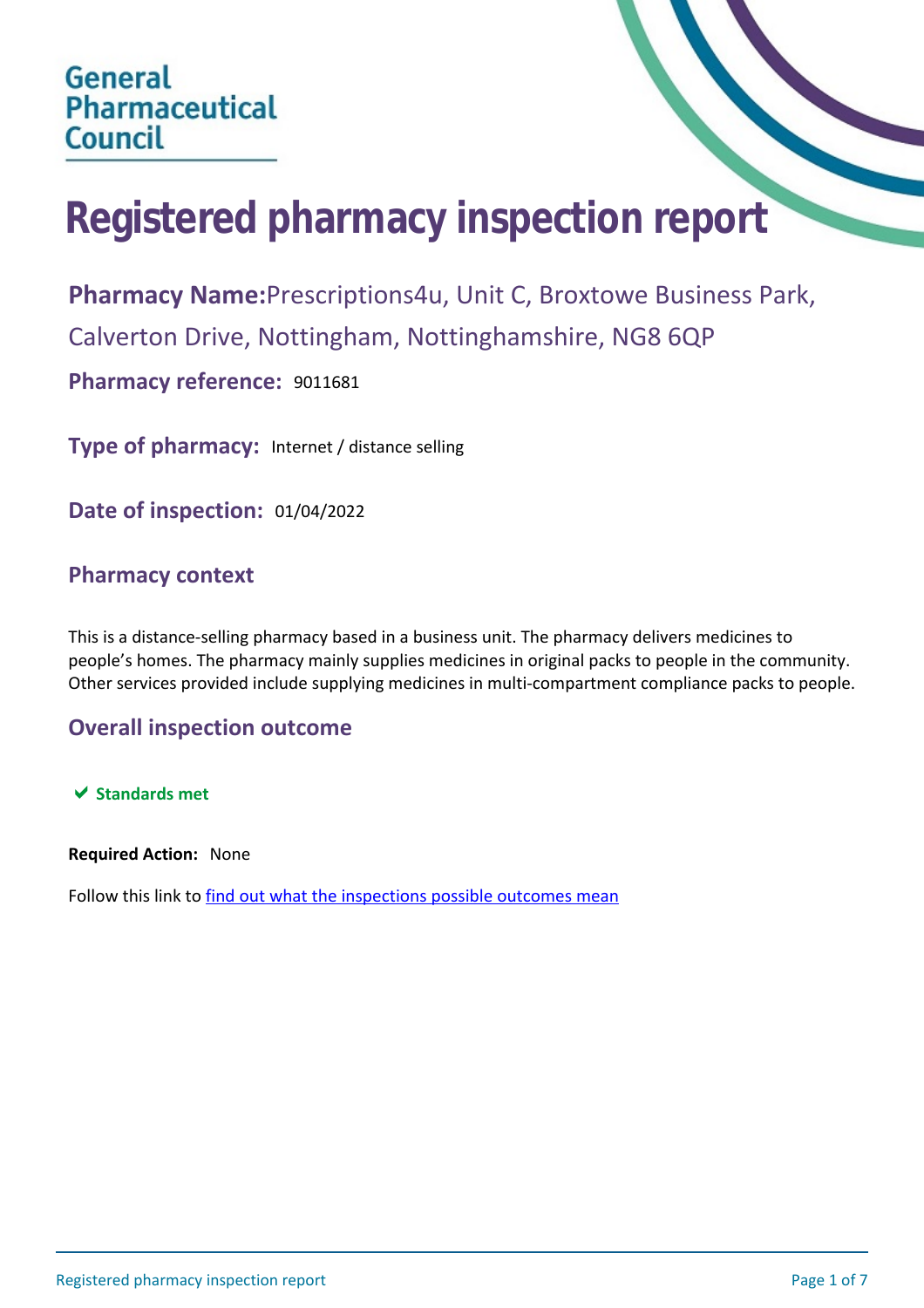# **Summary of notable practice for each principle**

| <b>Principle</b>                               | <b>Principle</b><br>finding | <b>Exception standard</b><br>reference | <b>Notable</b><br>practice | <b>Why</b> |
|------------------------------------------------|-----------------------------|----------------------------------------|----------------------------|------------|
| 1. Governance                                  | <b>Standards</b><br>met     | N/A                                    | N/A                        | N/A        |
| 2. Staff                                       | <b>Standards</b><br>met     | N/A                                    | N/A                        | N/A        |
| 3. Premises                                    | <b>Standards</b><br>met     | N/A                                    | N/A                        | N/A        |
| 4. Services, including medicines<br>management | <b>Standards</b><br>met     | N/A                                    | N/A                        | N/A        |
| 5. Equipment and facilities                    | <b>Standards</b><br>met     | N/A                                    | N/A                        | N/A        |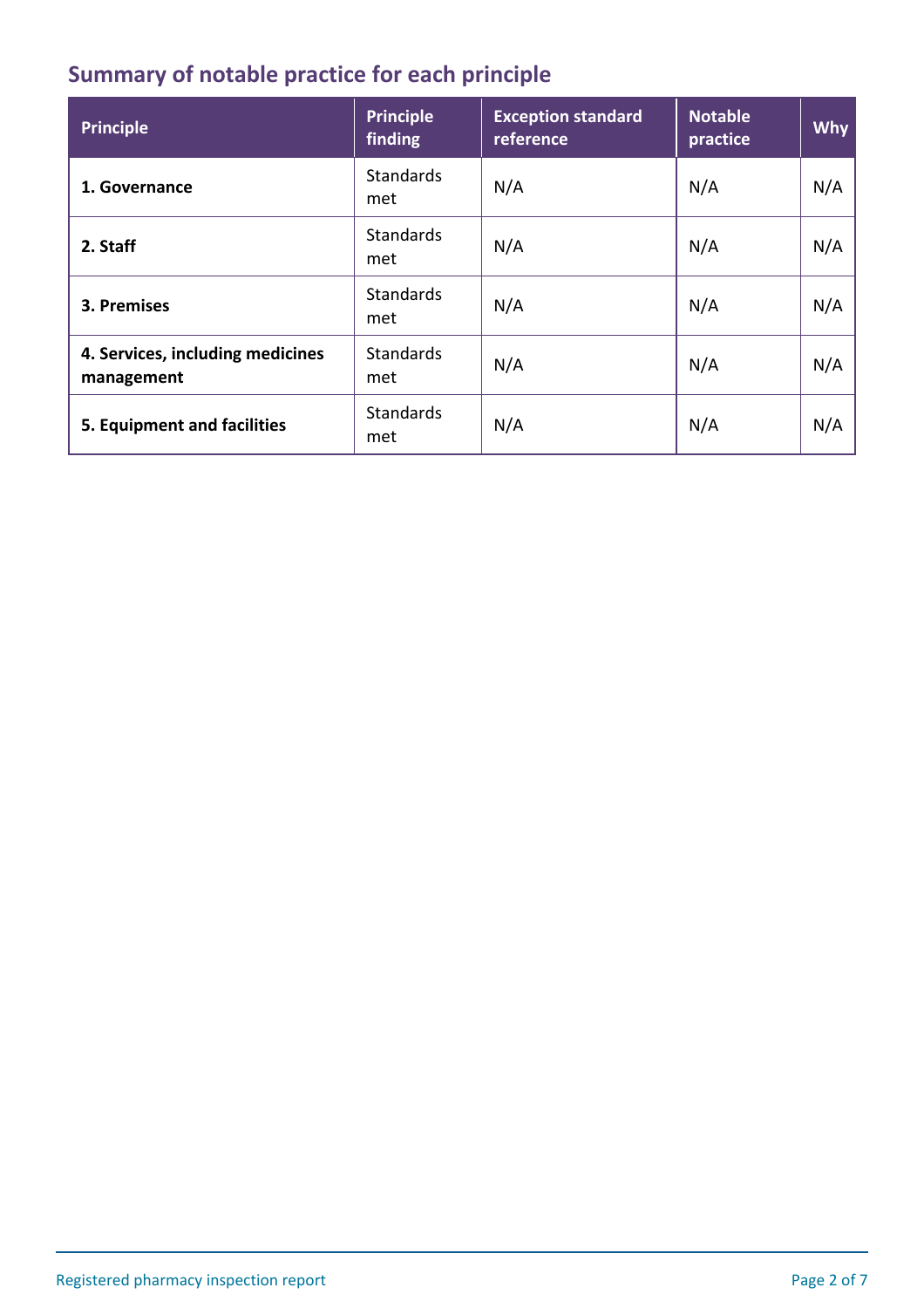## **Principle 1 - Governance**  $\vee$  **Standards met**

#### **Summary findings**

Overall, the pharmacy identifies and manages the risks associated with the provision of its services. Its team members have defined roles and accountabilities. And the pharmacy manages people's personal information safely. The pharmacy has adequate procedures to learn from its mistakes.

#### **Inspector's evidence**

The pharmacy had a set of up-to-date standard operating procedures (SOPs) that had been read and signed by the team. Staff could explain how to dispense medicines safely. Staff were aware that prescriptions had a six-month validity from the date on the prescription apart from some controlled drugs (CDs) which had a 28-day validity.

The pharmacy had processes for recording dispensing mistakes that were identified before reaching a person (near misses) and dispensing mistakes where they had reached the person (errors). Near misses were discussed with the member of staff at the time and were then recorded in the near miss log. Because of the small number of near misses there weren't any trends and patterns to review.

The pharmacy adequately maintained all the necessary records to support the safe delivery of pharmacy services. These included the responsible pharmacist (RP) log, the CD registers and the private prescription record. The pharmacy displayed who the RP in charge of the pharmacy was. There were regular audits of CD running balances. The pharmacy had a register for recording patient-returned CDs but had not yet received any. There was a complaints procedure in place. The pharmacy had an information governance policy. Access to the electronic patient medication record (PMR) was password protected. Confidential paperwork was stored and destroyed securely. Professional indemnity insurance was in place. The pharmacist understood safeguarding requirements but had not looked for contact details for the local safeguarding team. He explained how he had recently raised a safeguarding concern with a surgery about a person who was not regularly taking their medicines.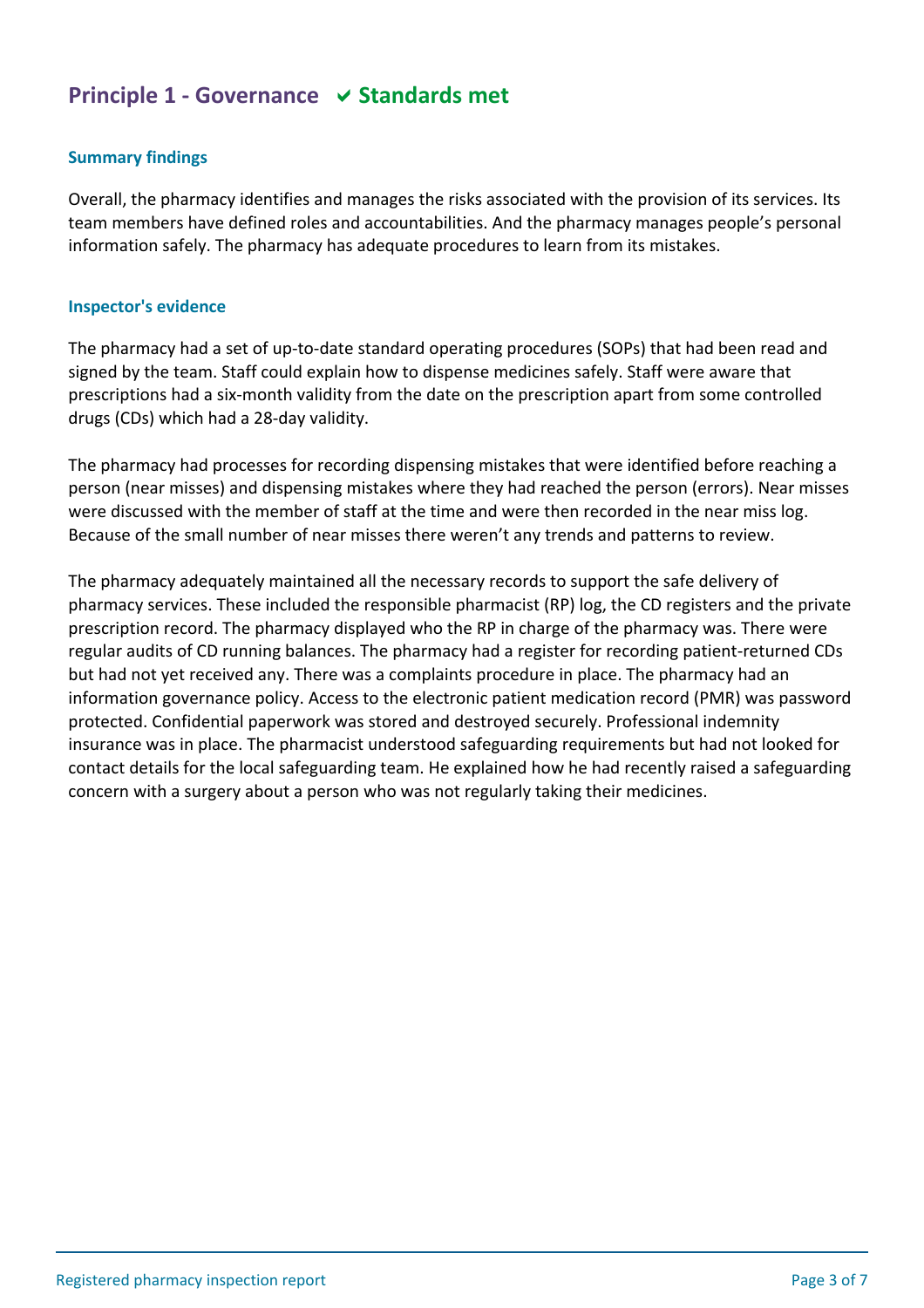## **Principle 2 - Staffing**  $\vee$  **Standards met**

#### **Summary findings**

The pharmacy's team members adequately manage the workload within the pharmacy. They are suitably trained for the roles they undertake. Team members are supported in their development and can raise concerns if needed

#### **Inspector's evidence**

During the inspection the pharmacy team adequately managed the day-to-day workload. There was one pharmacist and one qualified dispenser. The pharmacy also had one dispenser who was training but was not present. The qualified dispenser was about to start a NVQ III pharmacy technician course. She said that he felt supported by the pharmacist. Because it was a small team, staff discussed any issues informally on a daily basis.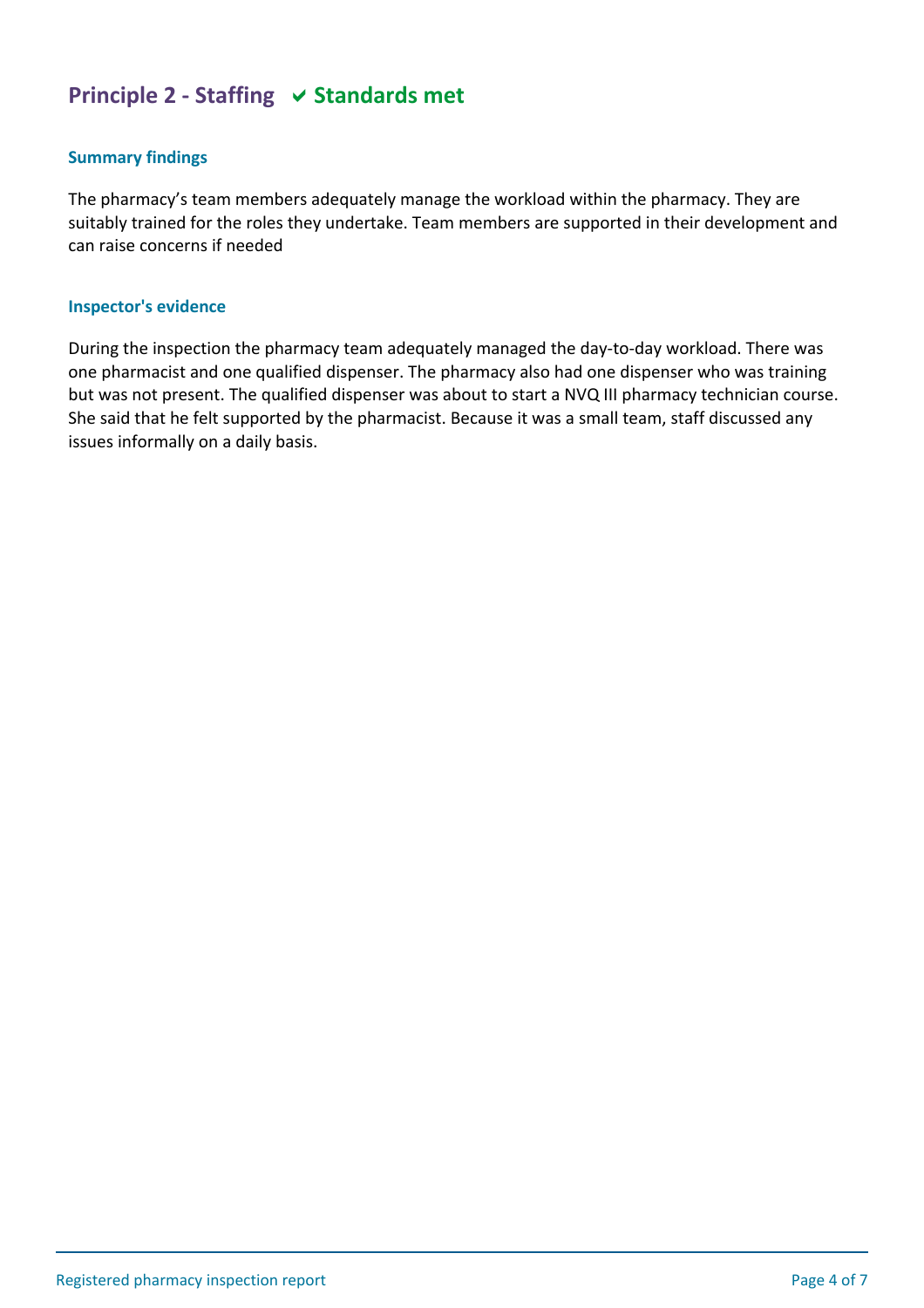## **Principle 3 - Premises**  $\vee$  **Standards met**

## **Summary findings**

The pharmacy keeps its premises safe, secure, and appropriately maintained. The pharmacy makes changes to help keep its staff and people using the pharmacy safe during the pandemic.

#### **Inspector's evidence**

The pharmacy was situated in a business unit. The pharmacy had adequate heating and lighting and there was hot and cold water available. It was a reasonable size for the services available. The pharmacy was able to prevent unauthorised access during working hours and when the pharmacy was closed. The pharmacy had Covid-19 protocols in place. There was sufficient space for staff to work more than a metre apart and there was hand sanitiser available.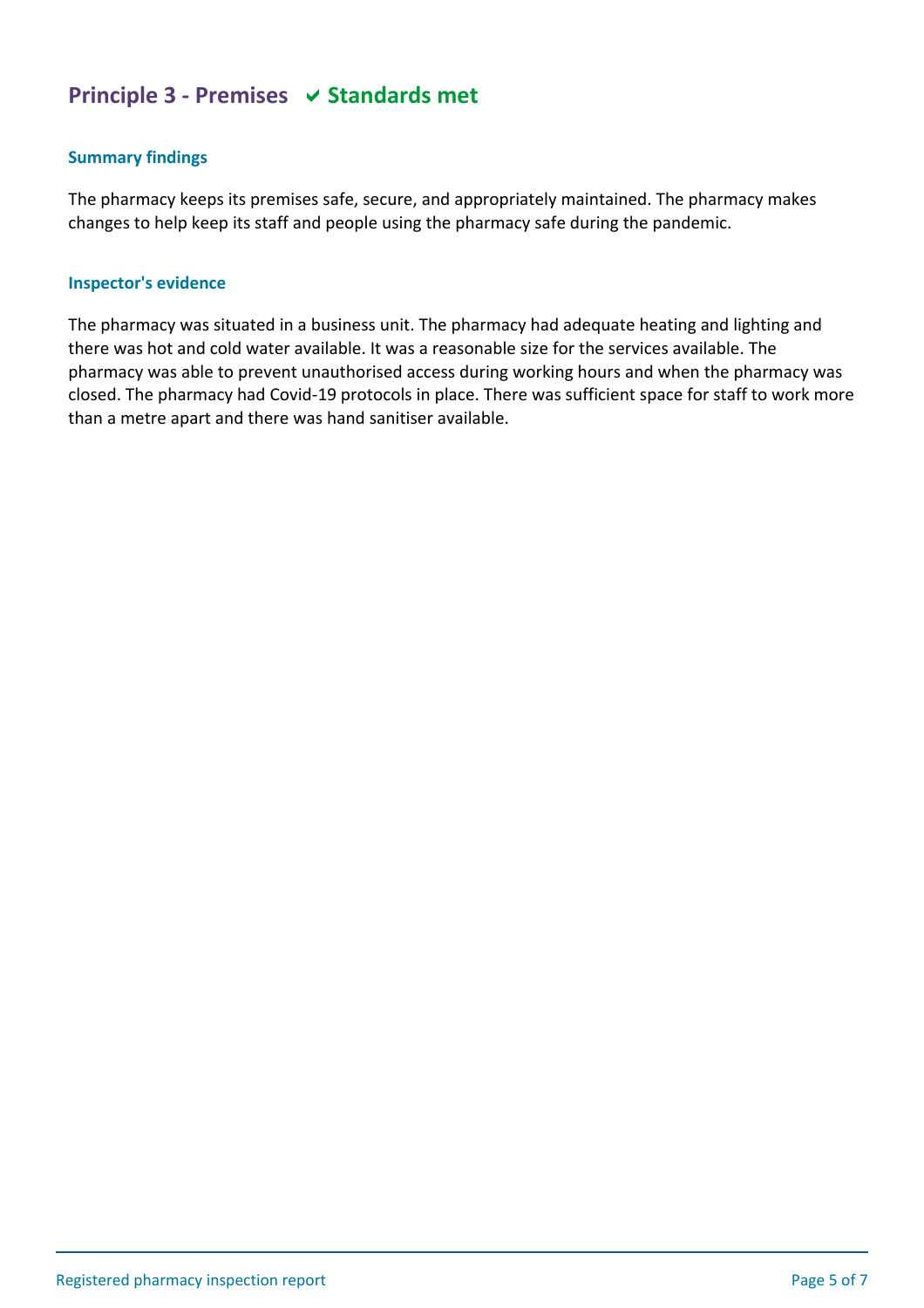## **Principle 4 - Services**  $\vee$  **Standards met**

## **Summary findings**

The pharmacy offers healthcare services which are adequately managed and are accessible to people. The pharmacy gets its medicines and medical devices from reputable sources. It stores them safely and it takes the right actions if medicines or devices are not safe to use to protect people's health and wellbeing.

#### **Inspector's evidence**

The pharmacy was a distance-selling pharmacy and there was no public access to the pharmacy. The pharmacist understood the signposting process and used local knowledge to direct people to local health services.

The pharmacist knew the advice about pregnancy prevention that should be given to people in the atrisk group who took sodium valproate. The pharmacist explained that he knew most of the people who used his service by name. He gave them advice when they had a new medicine or if their dose changed. For people who took warfarin the pharmacy checked their INR levels were appropriate and that people taking methotrexate had regular blood tests. The pharmacy used a dispensing audit trail which included use of 'dispensed by' and 'checked by' boxes on the medicine label to help identify who had done each task. Baskets were used to keep medicines and prescriptions for different people separate to reduce the risk of error.

The pharmacy supplied medicines in multi-compartment compliance packs to people living in the community who needed help managing their medicines. It had processes in place to make sure people got their medicines in a timely manner. Most of the compliance packs seen recorded the colour and shape of the medicines but some didn't. This meant that people would find it harder to identify the medicines. Patient information leaflets (PILs) weren't sent each time the medicine was supplied. The pharmacist said that he would make sure that PILs were supplied every time a medicine was sent and that all packs had medicine identifiers recorded.

Medicines were mainly stored tidily on shelves in their original containers. There were some brown bottles containing medicines popped out of their foil blisters by mistake when assembling multicompartment compliance packs. The labels on the bottles recorded the name of the product but not always the expiry date, batch number or date they were popped. The pharmacist put these bottles in the destruction box and said he would record those details going forward so that the medicines could be used safely. There were date-checking records available. A quick check of stock medicines didn't find any that were out of date. Opened bottles of liquid medications were not always marked with the date of opening which could make it harder for staff to know if they were still suitable for use. The pharmacist said he would make sure the opening date was always recorded. CDs were stored appropriately. The fridge was a little small for the amount of stock held that required cold storage. The pharmacist said that he was getting a bigger fridge. A record of invoices showed that medication was obtained from licensed wholesalers.

The pharmacist had a process for managing drug alerts. The pharmacy delivered medications to some people. The pharmacist delivered the medicines to people himself. This gave him the opportunity to give any advice that was required and answer any queries anybody had about their medicines.